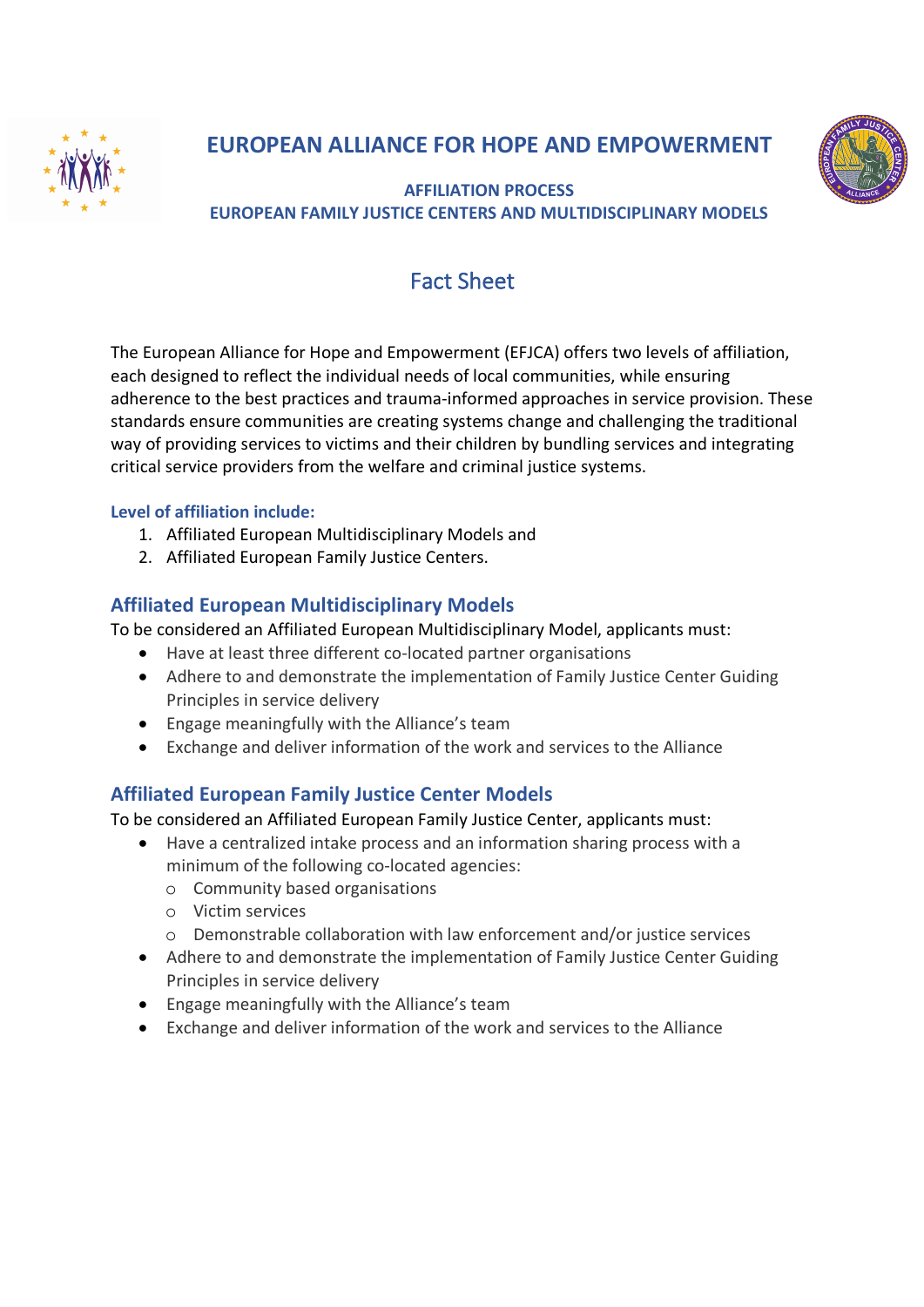

**AFFILIATION PROCESS EUROPEAN FAMILY JUSTICE CENTERS AND MULTIDISCIPLINARY MODELS**



# OVERVIEW OF THE PROCESS

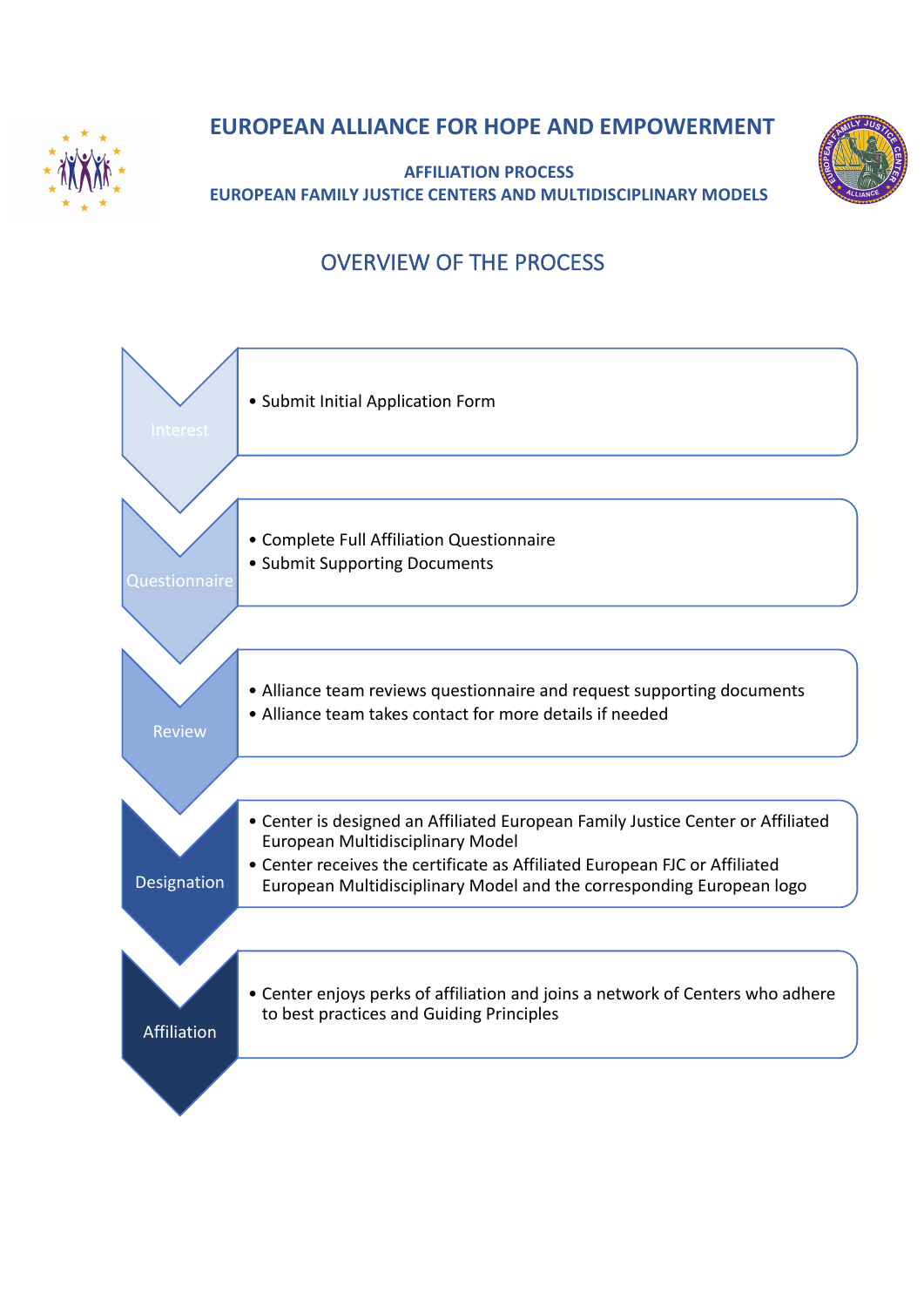

**AFFILIATION PROCESS EUROPEAN FAMILY JUSTICE CENTERS AND MULTIDISCIPLINARY MODELS**



# THE GUIDING PRINCIPLES

### • **Safety Focused**

Increase safety, promote healing, and foster empowerment through services for victims and their children

• **Victim-centered**

Provide victim-centered services that promote victim autonomy

• **Survivor-driven** Shape services to clients by asking them what they need

### • **Relationship-based**

Maintain close working relationships among all collaborators/agencies (law enforcement, prosecution, community-based domestic violence programs, shelters and other social services)

### • **Kind-hearted**

Develop a Family Justice Centre community that values, affirms, recognizes and supports staff, volunteers and clients

### • **Transformative**

Evaluate and adjust services by including survivor input and evidence-based best practices

### • **Offender-accountability**

Increase offender accountability through evidence-based prosecution strategies and/or evidence-based treatment programs.

### • **Culturally competent**

Commitment to the utilization of culturally competent services approaches that are measurable and behaviour based

### • **Empowered**

Offer survivors a place to belong even after crisis intervention services are no longer necessary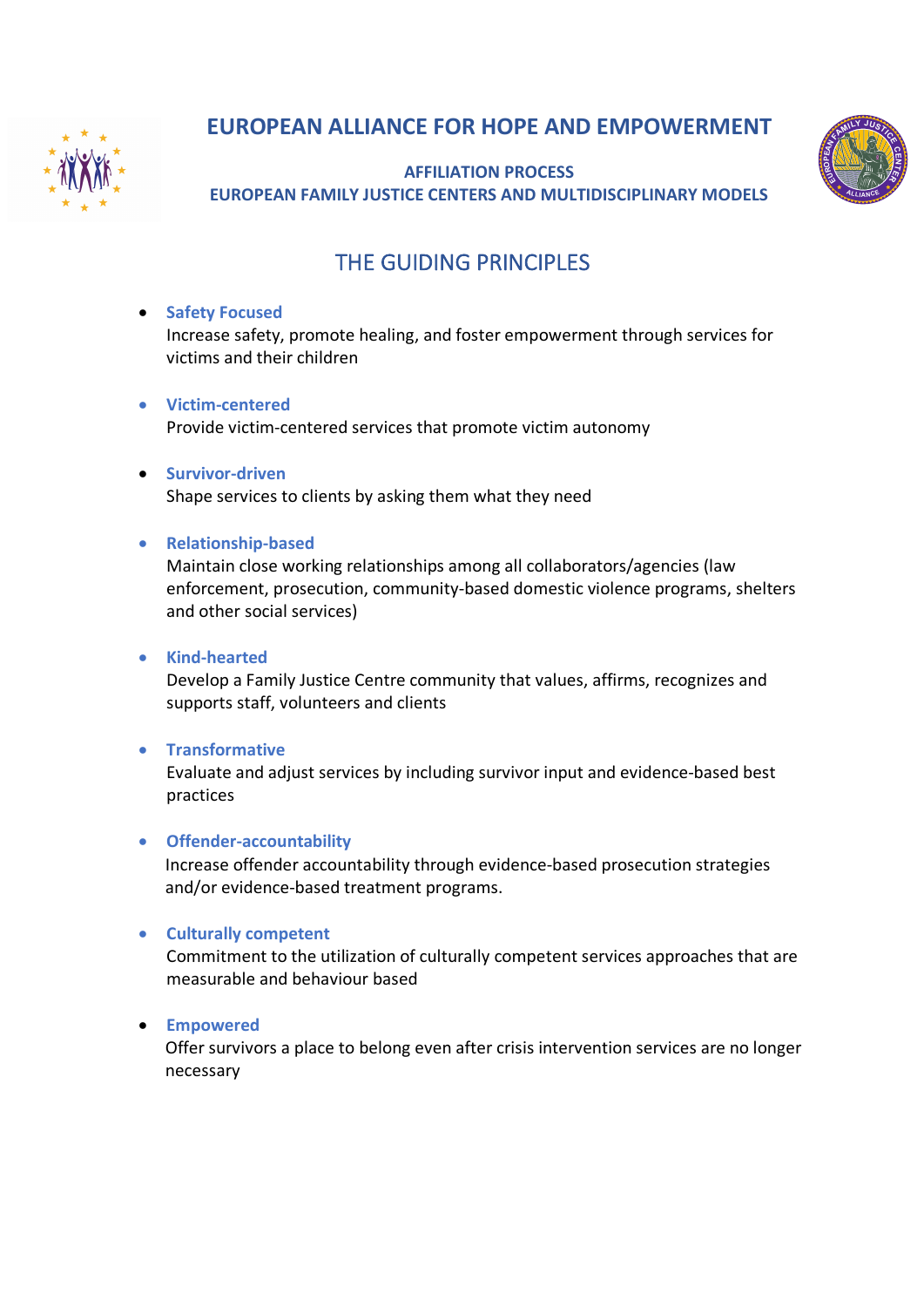

**AFFILIATION PROCESS EUROPEAN FAMILY JUSTICE CENTERS AND MULTIDISCIPLINARY MODELS**



# FREQUENTLY ASKED QUESTIONS

### **1. Why is there an affiliation process and what's the difference between the U.S. en European affiliation process?**

Since the creation of the first Family Justice Center in San Diego 2002, the U.S. Family Justice Center Alliance, a program of Alliance for Hope International, has been working towards the creation of Family Justice Centers and similar Multidisciplinary Models across the United States and around the world. As a result, the U.S. Alliance has begun to set more definitive standards and definitions in order to assure quality and trauma informed service provision for survivors and their families in all Centers. While organic and community-based solutions are the best solution to complex social problems, adhering to the Family Justice Center Guiding Principles and committing to integrated work among partners agencies can help enhance victim safety and offender accountability. The U.S. Alliance has two levels of affiliation. The levels of affiliated organizations include Affiliated Multidisciplinary Models and Affiliated Family Justice Centers. The difference between an affiliated Multidisciplinary Model and an affiliated Family Justice Center is the number of partner agencies and the presence of full-time versus part-time core partner agencies and professionals. The European Alliance for Hope and Empowerment (EFJCA) follows in general the principles of the U.S. affiliation process but doesn't in contrast to the U.S. affiliation process require the full-time presence of law enforcement and specialized prosecution unit. The main reason is that there's a great difference among the European countries in how law enforcement and prosecutor offices are legal organized/embedded in their own individual juridical systems. Therefore, the European affiliation process requires a close and demonstrable collaboration with law enforcement and/or justice services.

Affiliated European Centers are identified by the European Alliance every two years. European Centers affiliated with the European Alliance have demonstrated the integration of the Family Justice Center Guiding Principles into service provision, their policies and procedures are in accordance to promising practices, and leadership is involved and participates with the European Alliance on a regular basis as defined below.

To learn more about the difference between these levels of affiliation, please see the Affiliation Fact Sheet above.

There are no costs for affiliation.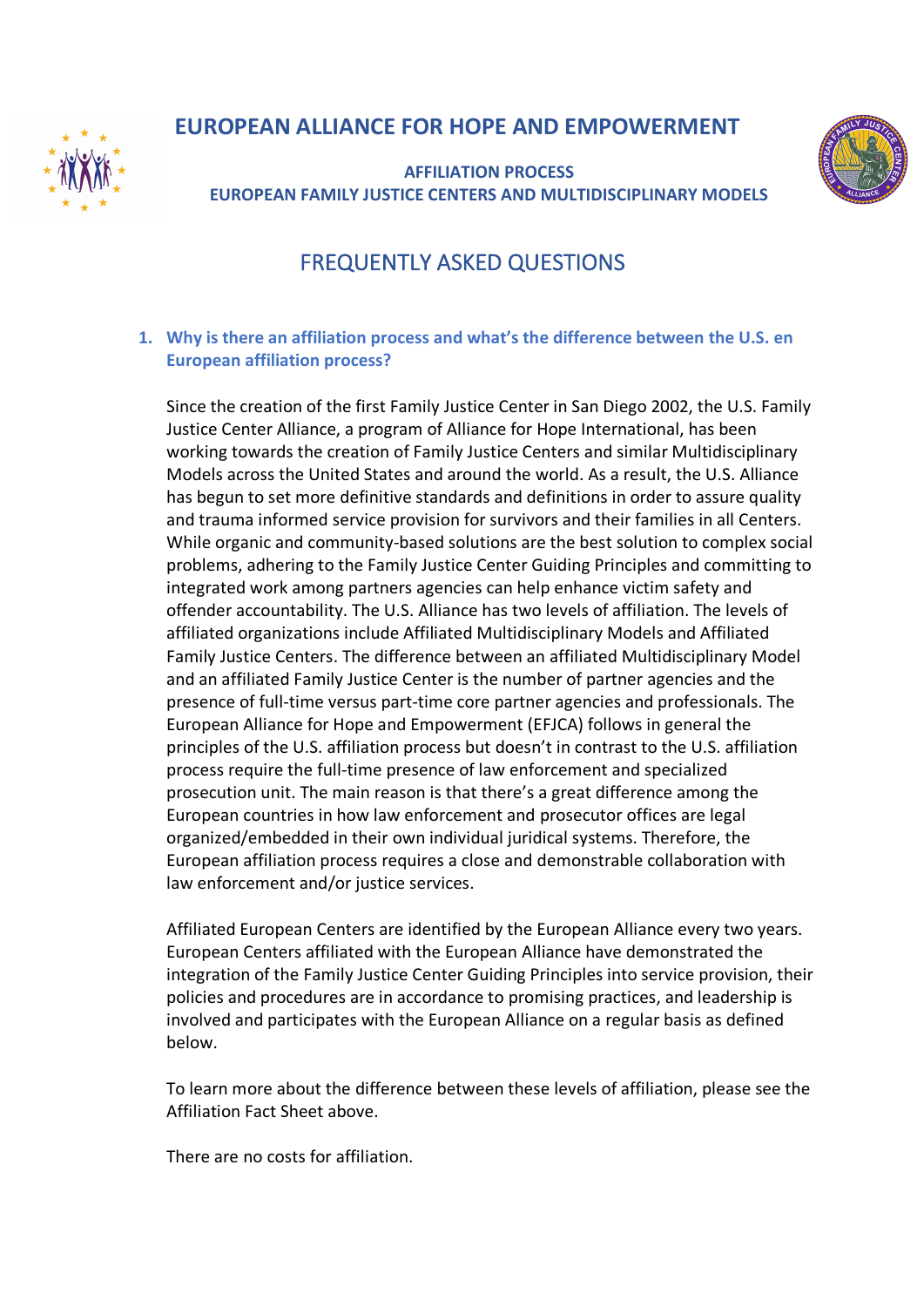

**AFFILIATION PROCESS EUROPEAN FAMILY JUSTICE CENTERS AND MULTIDISCIPLINARY MODELS**



## **2. What are the steps for affiliation?**

Affiliation is not meant to be a burdensome or restrictive process; however, it is meant to help define and standardize some basic procedures and values within an affiliated Center's work. While many of the details and questions of the affiliation process will be discussed during the orientation call, the general process entails:

- Interested Centers submits an Initial Affiliation Application
- Center completes and submits the Formal Application Questionnaire and submits supplementary documentation
- Alliance's team reviews application and material and takes contact for more details if needed
- Center affiliated status is determined by the Alliance team
- Center is designed an Affiliated European Family Justice Center or Affiliated European Multidisciplinary Model
- Center receives the certificate as Affiliated European FJC or Affiliated European Multidisciplinary Model and the corresponding European logo
- Center is considered affiliated for a two-year period.

## **3. What are the perks and benefits of affiliation?**

There are several benefits and perks to be a European affiliated Center, benefits include:

- Recognition as affiliated European Center (FJC or Multidisciplinary)
- Letters of Support for Grants and other funding solicitations
- Video endorsement and other public support on an as-needed basis
- European spotlight of your Center in EFJCA communication and social media platforms
- Permission and ability to utilize trademark logo's and taglines
- Advocacy and support for Family Justice Center and Multidisciplinary Models at the local, national and European level
- Connection and referrals to experts in the field
- Information on current trends and promising/best practices
- Visibility on the EFJCA website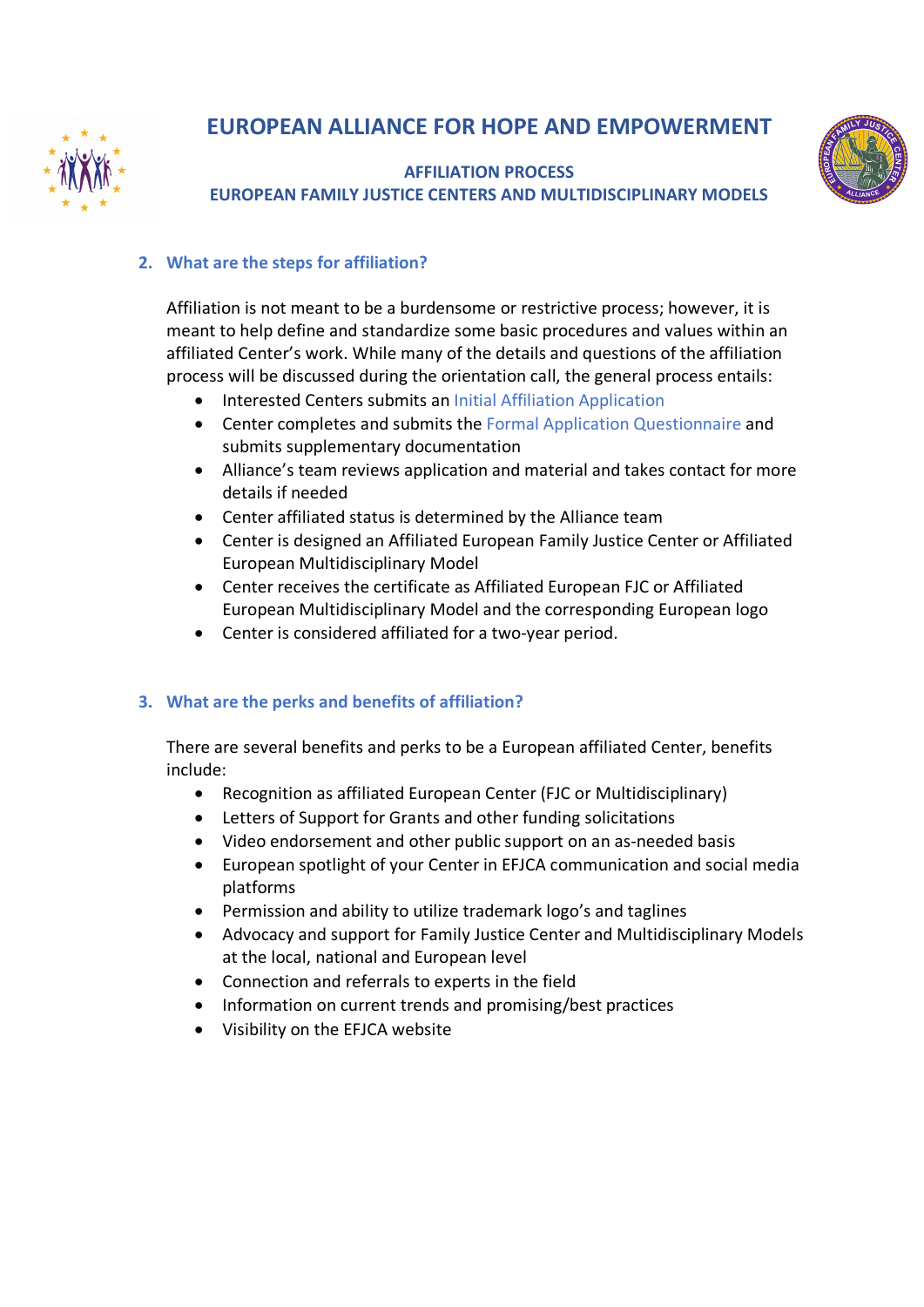

## **AFFILIATION PROCESS EUROPEAN FAMILY JUSTICE CENTERS AND MULTIDISCIPLINARY MODELS**



### **4. How long is my Center considered 'affiliated' once we received the European Affiliation Certificate?**

A Center is considered affiliated for two years. We understand that communities are undergoing constant change in staff, leadership, political environment, etc. thus affiliation must be reassessed and revised every two years to ensure promising/best practices and trauma-informed services in all Centers and similar Multidisciplinary Models.

### **5. Can we be an affiliated Center, even if we don't call ourselves a Family Justice Center?**

Yes, we encourage and respect the unique circumstances and naming decisions of Centers and other Multidisciplinary Models across Europe. Many Centers are now choosing to utilize different names to describe their co-located models. It is not a limiting factor if your Center is not called a 'Family Justice Center'. The Alliance is looking for the implementation of our Guiding Principles and the basic definition of Centers and Multidisciplinary Models as discussed in the Affiliation Fact Sheet.

### **6. Who do I contact if I have additional questions or need help filling out the Application Form?**

If you need help during the application process you may contact the EFJCA team via email at info@efjca.eu.

### **7. What if we think we have been wrongly categorized?**

After the review process from the EFJCA team, if you believe your Center has been wrongly categorized, or you would like additional feedback and information, you may request a conference call with our EFJCA team. Your Center's information may also be reviewed and evaluated by a team of current affiliated Centers.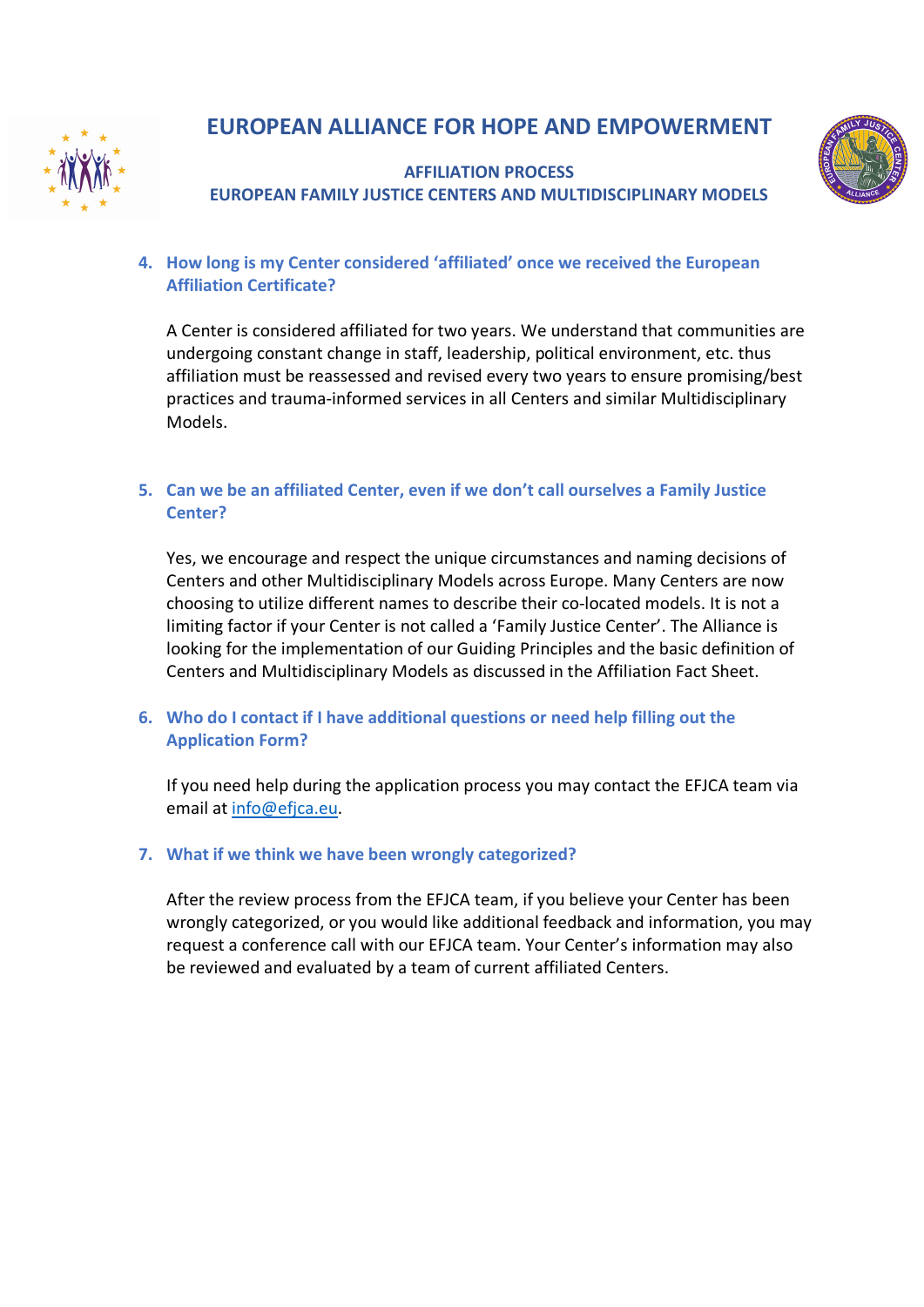

**AFFILIATION PROCESS EUROPEAN FAMILY JUSTICE CENTERS AND MULTIDISCIPLINARY MODELS**



## INITIAL APPLICATION FORM

\_\_\_\_\_\_\_\_\_\_\_\_\_\_\_\_\_\_\_\_\_\_\_\_\_\_\_\_\_\_\_\_\_\_\_\_\_\_\_\_\_\_\_\_\_\_\_\_\_\_\_\_\_\_\_\_\_\_\_\_\_\_\_\_\_\_\_\_\_\_\_\_\_\_\_\_\_\_\_\_\_\_

\_\_\_\_\_\_\_\_\_\_\_\_\_\_\_\_\_\_\_\_\_\_\_\_\_\_\_\_\_\_\_\_\_\_\_\_\_\_\_\_\_\_\_\_\_\_\_\_\_\_\_\_\_\_\_\_\_\_\_\_\_\_\_\_\_\_\_\_\_\_\_\_\_\_\_\_\_\_\_\_\_\_

**NAME OF CENTER:**

**NAME OF DIRECTOR/RESPONSIBLE OF THE CENTER:**

WE ARE INTERESTED IN APPLYING TO BE AN:

AFFILIATED EUROPEAN FAMILY JUSTICE CENTER

AFFILIATED EUROPEAN MULTIDISCIPLINARY MODEL

You will be contacted by the board of the Alliance and receive a questionnaire to start the affiliation process.

\_\_\_\_\_\_\_\_\_\_\_\_\_\_\_\_\_\_\_\_\_\_\_\_\_\_\_\_\_\_\_\_\_\_\_\_\_\_\_\_\_\_\_\_\_\_\_\_\_\_\_\_\_\_\_\_\_\_\_\_\_\_\_\_\_\_\_\_\_\_\_\_\_\_\_\_\_\_\_\_\_\_

\_\_\_\_\_\_\_\_\_\_\_\_\_\_\_\_\_\_\_\_\_\_\_\_\_\_\_\_\_\_\_\_\_\_\_\_\_\_\_\_\_\_\_\_\_\_\_\_\_\_\_\_\_\_\_\_\_\_\_\_\_\_\_\_\_\_\_\_\_\_\_\_\_\_\_\_\_\_\_\_\_\_

CONTACT PHONE NUMBER:

DATE AND PLACE:

SIGNATURE:

**For more information, contact us: info@efjca.eu**

\_\_\_\_\_\_\_\_\_\_\_\_\_\_\_\_\_\_\_\_\_\_\_\_\_\_\_\_\_\_\_\_\_\_\_\_\_\_\_\_\_\_\_\_\_\_\_\_\_\_\_\_\_\_\_\_\_\_\_\_\_\_\_\_\_\_\_\_\_\_\_\_\_\_\_\_\_\_\_\_\_\_